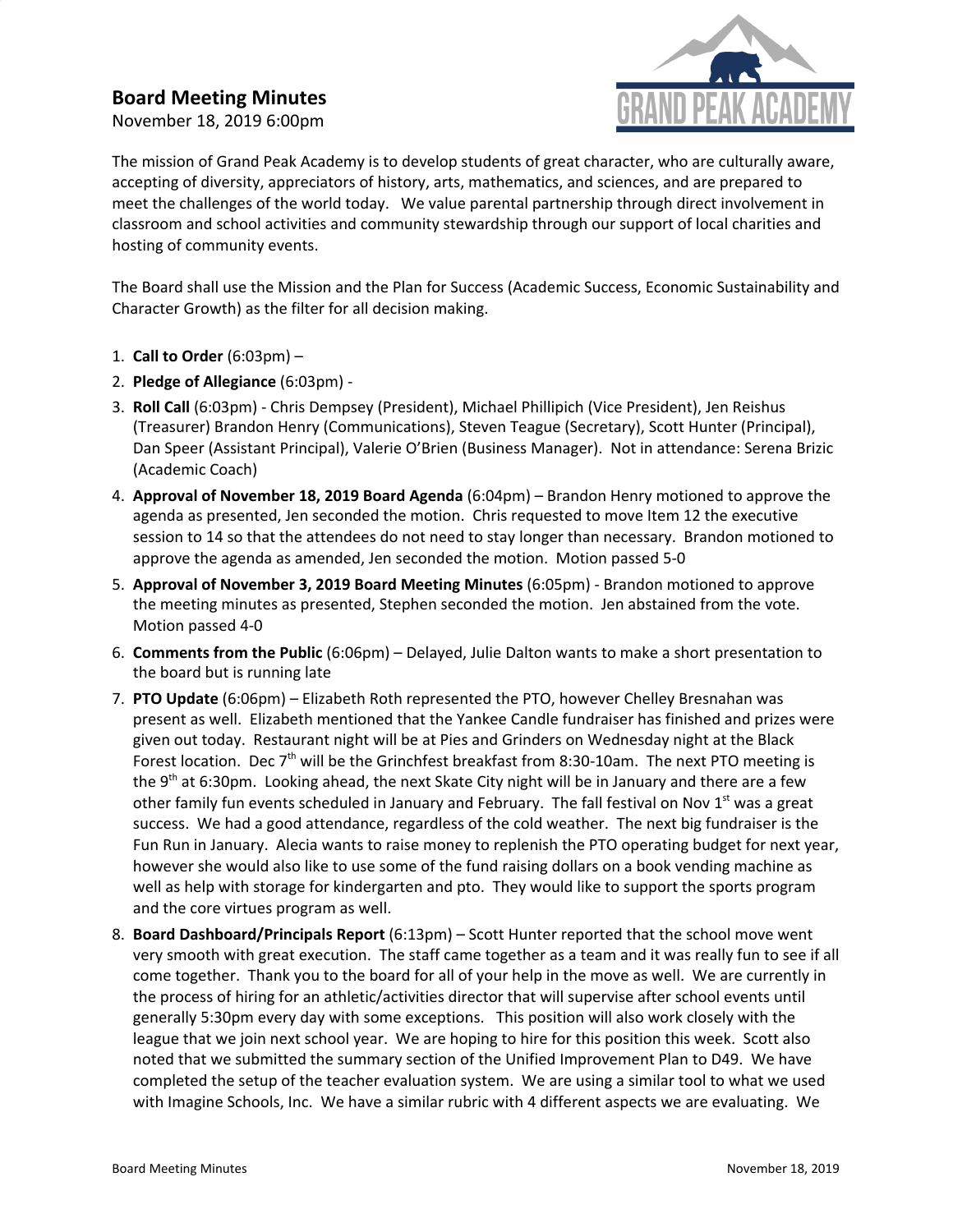are excited to start the process with teachers. We have stable enrollment; we are at 747 right now, down from our official count of 760 in October. Some have left recently because the traffic is not what they had hoped for, not really our parking lot but the traffic on Woodmen. We are working on getting pricing for sound dampening in the cafeteria. Dan added that the Write Now, Right Now group has created a new math curriculum that Serena is working on bringing to our teachers. Scott mentioned that he is working on communication with families and is hosting his first principals coffee tomorrow morning.

- 9. **Comments from the public** (6:32pm) Julie Dalton presented a quick thank you to the board of directors for all that they have done to make our new building possible. She included framed gifts for each board member with pictures of the new school.
- 10. **Treasurer/Business Managers Report on Trend** (6:41pm) Jen presented an overview of the October trend report. She noted that we are currently down nearly \$400k, however if we stick to our budget we should be ahead by almost \$400k by the end of the fiscal year. We are currently "cash poor", the district has been paying us based on our budgeted 700 student count. In addition, we were paying for two buildings for the first 4 months of the fiscal year. Our funding should be adjusted in December and we should begin to build up our savings in the next few months. Mike noted that there are requirements with the bond to have a certain number of days cash on hand. We currently are not at that point and need to build our savings back up. By the end of the fiscal year we should be around 100 days cash on hand which meets the requirements of the bond.

## 11. **Discussion Items**

- **a. 4th Amended and Restated Bylaws (2nd reading)** (6:37pm) Brandon wanted to see more of the back story for the next board that comes in to understand why we did what we did. Chris added the facility plan as an amendment.
- **b. Preschool Tuition** (6:38pm) Chris noted that board authorized a discount of preschool tuition to staff of GPA, the unintended consequence of that is when we had to separate monies with preschool and the main school we never thought about Michele still giving that discount. We need to discuss how to reimburse the discount to the preschool, their budget should not be hurt because they are footing that bill.
- **c. 2020 – 2021 SY Calendar** (6:43pm) The calendar needs to be presented in early December. The board would like to discuss whether the additional 20 minutes each day had a positive impact, whether a 2 week fall break should be continued in future school years or not.
- **d. FY20 Amended Budget** (6:49pm) There will be a call on Wednesday night at 8pm to approve the budget.
- **e. Curriculum Overview** (6:53pm) Chris asked for a curriculum overview to see what we are teaching in each grade. Serena provided this to the board showing write now right now, math etc. The 3<sup>rd</sup> and 4<sup>th</sup> grade teams are supplementing math with eureka. Chris met with  $3^{rd}$  grade team and heard that they are really excited about the program. Chris would like to set up a meeting to hear an overview of how it is going. We have a 10-year background with Saxon Math and the various state test results, and we are not getting a huge return of investment and is open to changing to a new curriculum or supplementation. Dec 5<sup>th</sup> is scheduled for a board work session, we will add a math curriculum update to the board during that work session.
- **f. Club Subcommittee Status** (6:59pm) Mike mentioned that the subcommittee has held one meeting, tried to schedule 2 others that both fell on snow days. He has the framework that was outlined originally and will draft that into a policy for the committee members to review by the end of this week. Has reviewed other schools in the area to see how they operate their after school clubs and activities. Looking at the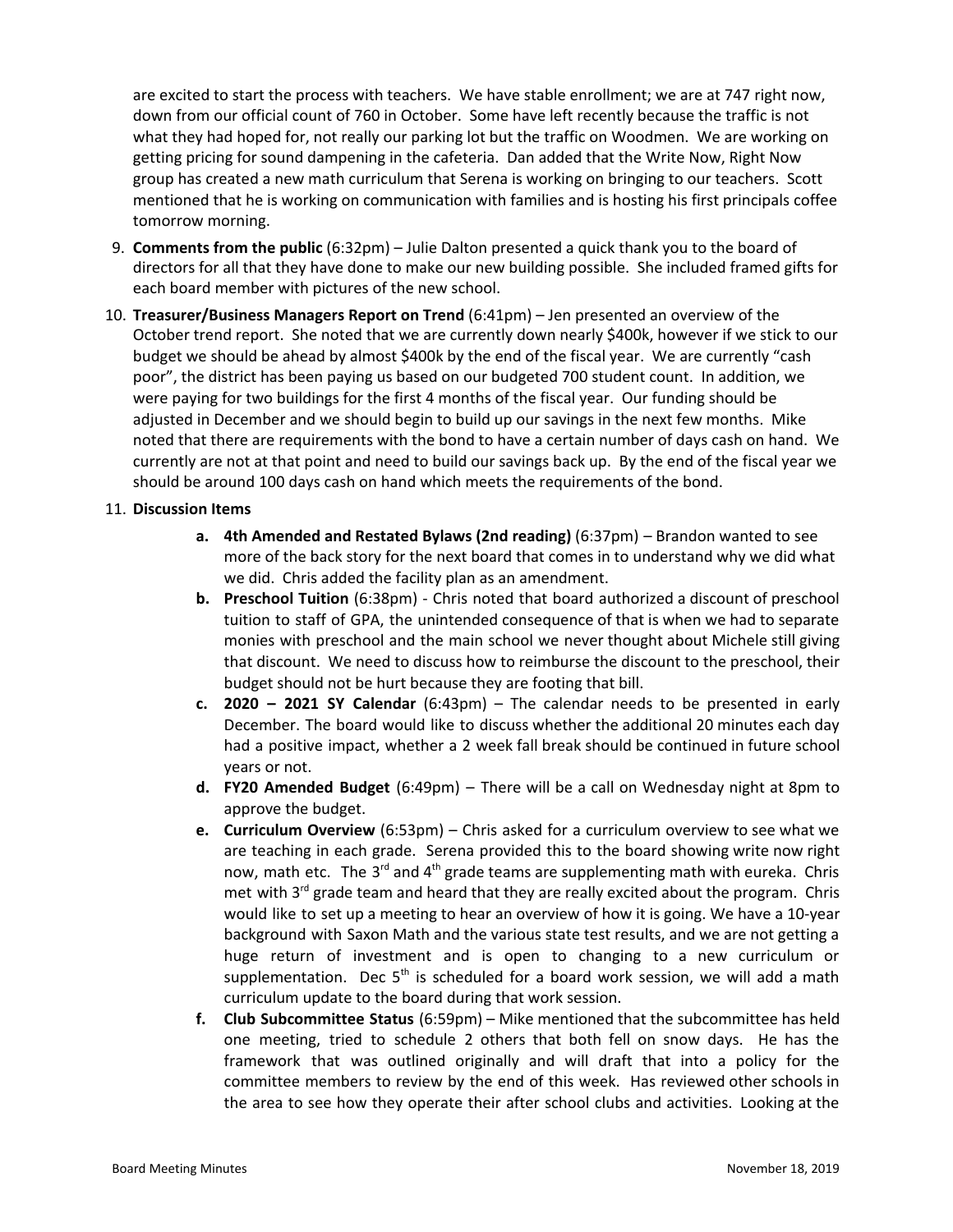number of groups, if they are student run with adult supervision, school driven activities and general community use with a pay per use. One issue that still needs some details worked out is If a teacher is being paid by parents outside of school he/she should pay rent for the facility. Those that are not being paid would not have to pay rent.

- **g. Marketing Subcommittee Status** (7:01pm) Brandon commented that we are joining the Festival of Trees event at Meridian Ranch Rec Center again this year. The tree was donated by the Pence family and Brandon's company donated money to buy all the decorations for the tree. The tree needs to be completed by Nov 29, the event runs from Nov.  $30<sup>th</sup>$  – Dec 7<sup>th</sup>. We are fundraising for a local foster care group called Hope and Home. Last year our tree raised approx. \$300. In addition, Brandon noted that our teachers are working "thankful notes" going home with students this week. He is planning a Facebook post next week for parents to post a thank you messages to our teachers and staff. The marketing committee has decided that there will not be a large amount of marketing/ads in Nov/Dec. We will start up again in January beginning with school choice week. The board is looking to hire a social media guru as a contractor to help us build our social media presence. Brandon believes we need to really hit social media going in to next school year to watch out for the threats.
- **h. Garden Club** (7:13pm) Stephen checked with the HOA to verify that a community lending library is allowed. Chris would like one that is not just focused on gardening.
- **i. Athletic Director Status** Discussed during the principals report

## 12. **Action Items**

**a. Approve 4th Amended and Restated Bylaws** – Brandon motion to approve the amended and restated bylaws with additional attached facility plan. Mike seconded the motion. Motioned passed 5-0

## 13. **Board Member Communication** (7:18pm) –

- **a.** Chris started a board newsletter that is pretty lengthy to begin with. He wants to give staff an overview of what is happening. Brandon will clean up and send out this week. The goal is to send it out the week before each board meeting. Brandon will also start posting board meetings on Facebook as an event.
- **b.** The board received Dan's prioritized spending list. Chris noted that the board is looking at starting the construction process for the addition very soon. Right now the timeline will have construction beginning in July 2020 with a design advisory group beginning in January. Chris noted that staff needs to make sure students are not wearing uniforms with other schools logos (banning, imagine etc). Chris would like the office staff to revisit the parent check in process for our assemblies. Please continue the conversation to move parents in and out while keeping our students and staff safe. Scott mentioned that we are looking at adding another raptor unit to help speed up the check in process. Brandon noted that we are looking at adding a wall of tv's in the lobby to highlight activities and awards our students are involved in each week. He also mentioned there is a grievance form has been added to the website for people to share anonymous issues. There is also a form on the website for others to make nice comments about staff. He mentioned that merit based raises would not be based on such submissions, however notes from staff or parents are a nice way to recognize. Dan will update handbooks over Thanksgiving break. Chris mentioned that staff needs to review documents, parent communication, posting on Facebook etc to watch misspellings and bad grammar. Chris quickly mentioned New Life will be utilizing our space beginning January 5, 2020.